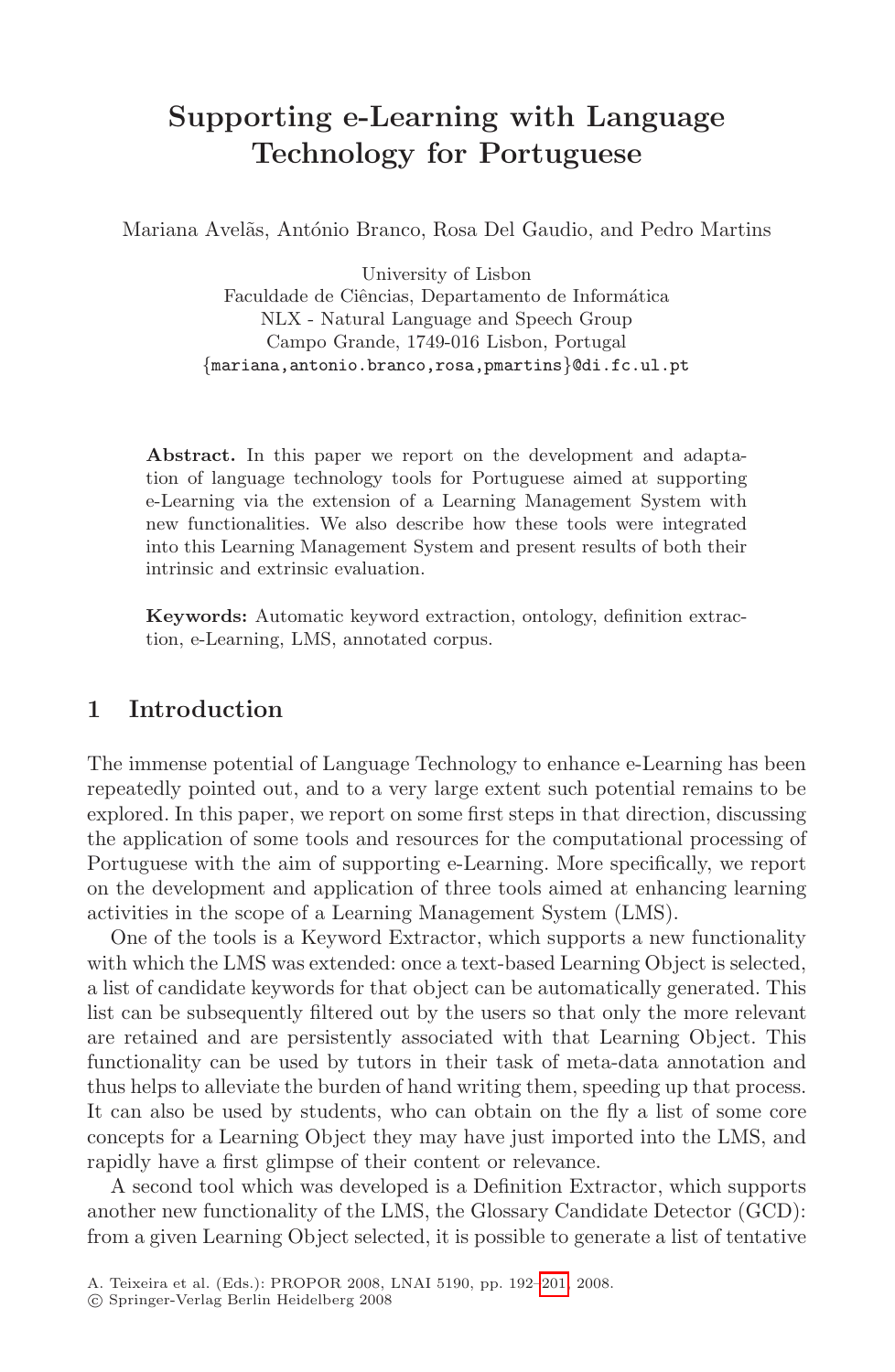definitions that form a draft glossary; this glossary in turn can also be subsequently filtered out and extended by the users. Again, this functionality can be used by tutors in their task of meta-data annotation and helps to speed up that process. It can be used by students as well, who can obtain a draft overview of the concepts being defined in a Learning Object imported into the LMS.

Finally, the third tool developed was a Semantic and Multilingual Search Tool. A key component of this tool is an ontology and the annotation of the Learning Objects with their concepts: in the Learning Objects, each natural language expression conveying one of those concepts is associated to such concept via metadata annotation. Accordingly, the search tool developed permits to retrieve Learning Objects given the concept entered and its occurrence in the retrieved objects. Since the ontology is common for Learning Objects from different idioms, the set of retrieved objects can include also those not written in the language of the user, thus supporting cross-language search.

The results reported in the present paper were obtained in the scope of the LT4eL project activities. This is an FP6 European project whose goals were pursued with the cooperative contribution of 12 partners, including our team, under the coordination of the University of Utrecht. In the present paper, we focus in the tools and results contributed by our team.

In Section 2, we describe the corpus collected and annotated in order to support the development and the intrinsic evaluation of the tools. In Section 3, a detailed presentation of the keyword extractor is offered, while the glossary candidate extractor is discussed in Section 4. In Section 5, we present the ontology and the semantic search mechanisms it supports. In Section 6, we briefly describe how these tools were integrated in the LMS and what was the outcome of their extrinsic evaluation. Finally, Section 7 is devoted to conclusions.

# **2 The Corpus**

In order to support the development and the intrinsic evaluation of the tools a corpus was developed. Given that the corpus was to be used also for the extrinsic evaluation, viz. as a repository of learning material in the LMS, we selected documents that can be taken as Learning Objects.

A Learning Object (LO) is any small, reusable chunk of instructional media, digital or non-digital, which can be used, re-used or referenced during technology supported learning and should be enriched with metadata (the actual standard is the "Learning Object Metadata") [1]. Keeping this in mind, we selected 31 documents, mostly of a tutorial nature, apt to be used as LOs, covering three domain areas, namely Information Technology (IT) for non experts, e-Learning (eL) and Information Society (IS). Table 1 shows the composition of the corpus.

The XML-based format version of the corpus went through a process of linguistic annotation. The corpus was automatically annotated with morphosyntactic information using LX-Suite, a set of tools for the shallow processing of Portuguese with state of the art performance [2].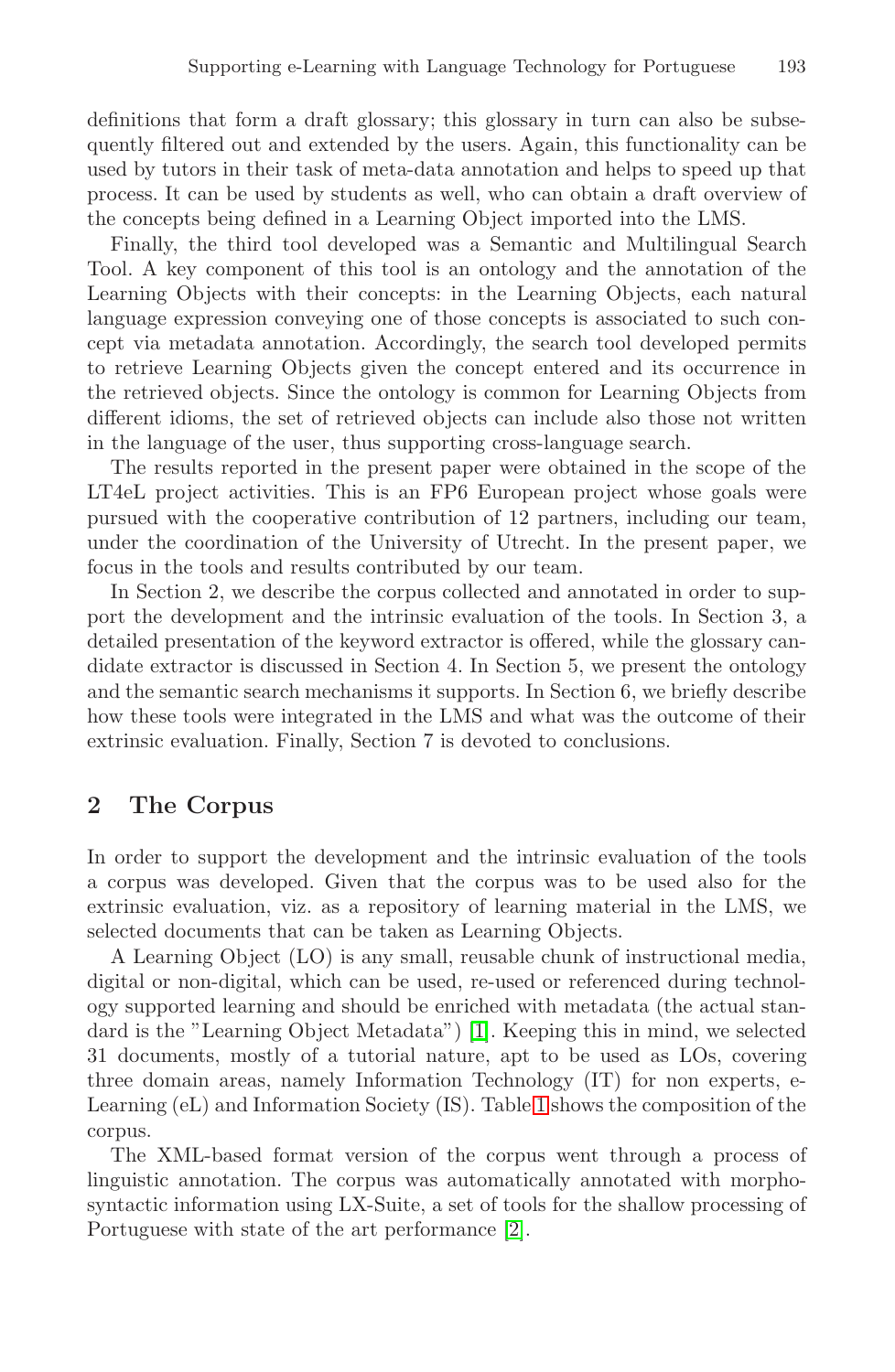194 M. Avelãs et al.

This annotation includes information about sentence and tokens boundaries, POS categories, and inflectional features and lemmas.

Finally, in the last step the output of the annotation tools was converted into a common, project internal, XML format, the LT4eLAna document format. The DTD of this format conforms to a DTD derived from the XCESAna DTD, a standard for linguistically annotated corpora [3]. This DTD structures the documents into paragraphs, sentences, chunks and tokens. The textual content of tokens is the actual text of the document while the attributes associated to the tokens encode linguistic and layout information. Markup for some other elements was yet added, namely for keywords, defined terms and defining text.

Over this version of the corpus in this final format, a phase of manual annotation of keywords and of definitions was carried out.

Concerning keywords, 29 documents were annotated (corresponding to 265 915 tokens) with 1 033 different types, which means a mean of 35.6 types per document.

Definitions were marked with the indication of the definiens and of the definiendum. Information regarding the type of definitions was also encoded, namely distinguishing four different kinds of definitions: definition introduced by the verb "to be", termed copula definitions; definitions introduced by other verbs; definitions introduced by a punctuation mark; and definitions of none of these previous three types. Table 2 displays the distribution of the different types of definitions in the corpus, and their breakdown by sub-corpora.

**Table 1.** Corpus domain composition

**Table 2.** The distribution of definitions

|       | omain tokens |
|-------|--------------|
| IS    | 92825        |
| ĽГ    | 90688        |
| еL    | 91225        |
| Total | 274000       |

| Type        |                |       |             | IS IT eL Total |
|-------------|----------------|-------|-------------|----------------|
| Copula      | 80             | 62    | 24          | 166            |
| OtherVerb   |                | 85 93 | 92          | 270            |
| Punctuation | $\overline{4}$ | 84    | 18          | 106            |
| other       | 30             | 54    | 23          | 107            |
| total       |                |       | 199 295 157 | 651            |

### **3 The Keyword Extractor**

Keywords are (single or multi-word) terms that are presented to very briefly characterize a text and resume what it is about. In order to extract such terms automatically, a few algorithms, based on distributional statistics, were tested. In particular, project internal work provided an implementation of algorithms based on TF\*IDF, RDIF and a term frequency adjusted version of IDF (ARDIF). Such tool, developed by Lemnitzer and Dergorski [4], took into account the linguistic information encoded in the corpora, in particular the base form of each word, the part of speech, and the morpho-syntactic features. These tools try to pay justice to the fact that good keywords have a typical, non random distribution in and across documents and that keywords tend to appear more often at certain places in texts (e.g. headings, etc.).<sup>1</sup>

 $1$  For full details, the reader is referred to [4].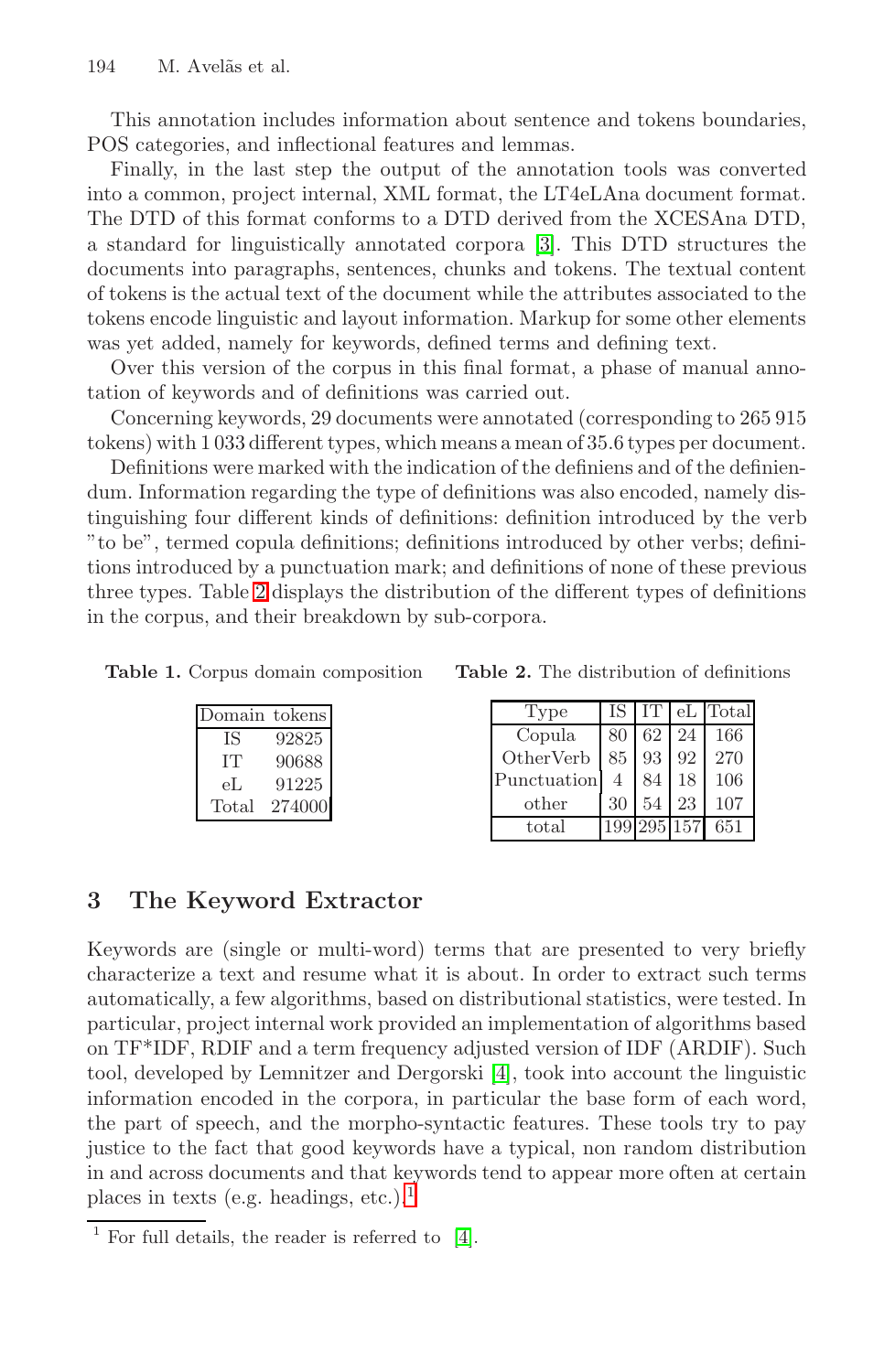These tools ran over the corpus described in the previous Section, and its outcome underwent a subsequent process of refinement. When looking at their results, it was apparent that some terms selected as candidate keywords were not apt to be considered keywords at all and could be very easily discarded. For instance, focusing on single-word keywords, this was the case of candidates made of punctuation marks or of a single preposition. Or, when taking multiword expressions, for instance, that was the case of candidates starting with punctuation marks or prepositions.

In order to automatically refine such preliminary outcome, a system of patternbased filters was developed. That filtering module is based on the use of four portmanteau tags that are in correspondence with the elements of the POS tagset used for the annotation of the corpus:

PLU - punctuation elements, that should be ignored completely.

FLU - lexical units that are not possible as single-word, though they can appear inside multi-word units but not at the initial or final position.

CMLU - lexical units which are admissible in multi-word lexical units, even at their beginning or end, but cannot form a single-word keyword.

MLU - admissible both as single-word keyword and as of a multi-word one.

Intrinsic evaluation was carried out at the output of this filtering of the first tentative results provided by the statistics-based tools. Scores for Precision, Recall and F-measure were obtained against the manually annotated documents reserved as test set. Table 3 displays the results for each base technique tried out, showing a slight advantage for the combination TFIDF-based algorithm followed by rule-based filtering.

**Table 3.** Keyword Extractor intrinsic results

|                                                                   |  |  |  |  |  | н. |  |  |  |
|-------------------------------------------------------------------|--|--|--|--|--|----|--|--|--|
|                                                                   |  |  |  |  |  |    |  |  |  |
| filtered $[0.30] 0.17] 0.21] 0.21] 0.12] 0.15] 0.31] 0.18] 0.22]$ |  |  |  |  |  |    |  |  |  |

Given that the manual annotation of keywords was performed by a single annotator, in order to have a more reliable notion of the intrinsic performance of the tool an experiment was carried out to obtain a score for inter-annotator agreement on this specific task of keyword assignment.

Ten individual testers were given one LO from the corpus and were asked to extract the 10 keywords that should be assigned to that document. The agreement between testers was assessed by using the AC1 measure proposed in [5]. It scored 0.58 which indicates that the task is inherently quite difficult (even for humans).

Note that the scores displayed in the table above were obtained by comparison with the list proposed by a single annotator. Accordingly, a much more significant measure of the performance of the tool is to be collected with the AC1 score obtained for the comparison between the tool and the ten annotators.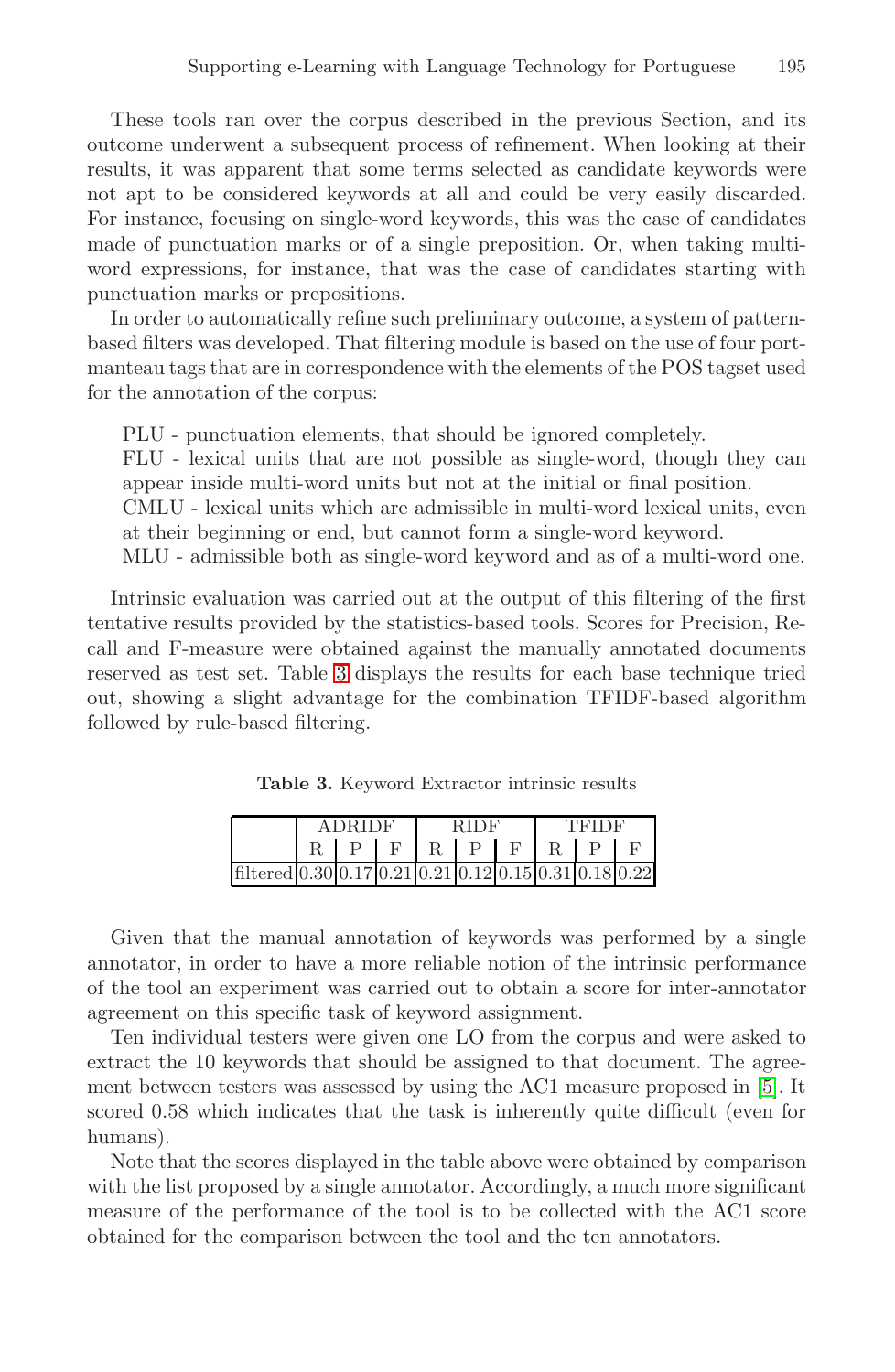196 M. Avelãs et al.

The agreement between human testers and the tool scored 0.67. The list of keywords proposed by the "typical" tester (taken as the 10 most selected keywords by all the testers) is thus in agreement with the system more than the testers agree among each other. This is clearly an indicator of a very fgood performance of the system given the inherent difficulty of the task.

Finally, further pursuing the intrinsic evaluation of the keyword extractor, additional scores for the performance of this tool were obtained yet from another perspective. The first 20 keywords automatically extracted from a document were presented to 10 human testers. These testers were then asked to rate the keywords in a scale from 1 to 4 (very relevant, quite relevant, not relevant to the document, not a valid term). The average score was calculated over the entire set of 20 keywords, over the first 10 and the over the first 5. For the entire list of 20 keywords, a score of 2.34 was obtained; 2.08 was the score for the first 10 candidate keywords; and finally 1.94 was the score obtained for the first 5. These results are quite satisfactory: they indicate that the keywords automatically extracted are correctly ranked by the tool (with the more relevant being presented in the first positions) and that those higher ranked tend to be quite relevant.

#### **4 The Glossary Candidate Detector**

The Glossary Candidate Detector (GCD) was designed to automatically detect definitions, being able to tell apart the definiens from the definendum. A rulebased approach was adopted to develop this tool. The rules encode general patterns of candidate definitions whose basic components are some reserved words (e.g. verb "to be", etc.) and POS categories. The patterns were hand crafted on the basis of the analysis of the development data previously created, under the form of a corpus annotated with definitions.

To write down such rules, we resorted to lxtransduce. This is a tool that allows to build transducers specially suited to add or rewrite XML markup. It is a component of the LTXML2 tool set developed at the University of Edinburgh.<sup>2</sup>

In order to develop such transducer, three types of definition were identified and for each one a specific set of rules was written (for more details see [6]). Furthermore, the 274 000 token corpus was split in two parts, a development set, with 75% of the corpus, the remaining 25% for the test data.

Similarly to what was done for the keyword extractor, the GCD was evaluated both in a quantitative and in a qualitative manner. For the quantitative evaluation, the value of recall and precision was calculated at the sentence level. Recall here is the proportion of the sentences correctly classified by the system as containing a definition with respect to the sentences manually annotated as actually containing a definition. Precision is the proportion of the sentences correctly classified by the system with respect to the sentences automatically annotated. Furthermore, the  $F_2$ -measure<sup>3</sup> was also calculated. This score was

 $^2$ http://www.ltg.ed.ac.uk/~richard/ltxml2/lxtransduce-manual.html

 ${}^{3}F_{2} = \frac{(1+2)*Precision*Recall}{(2*Precision)+Recall}.$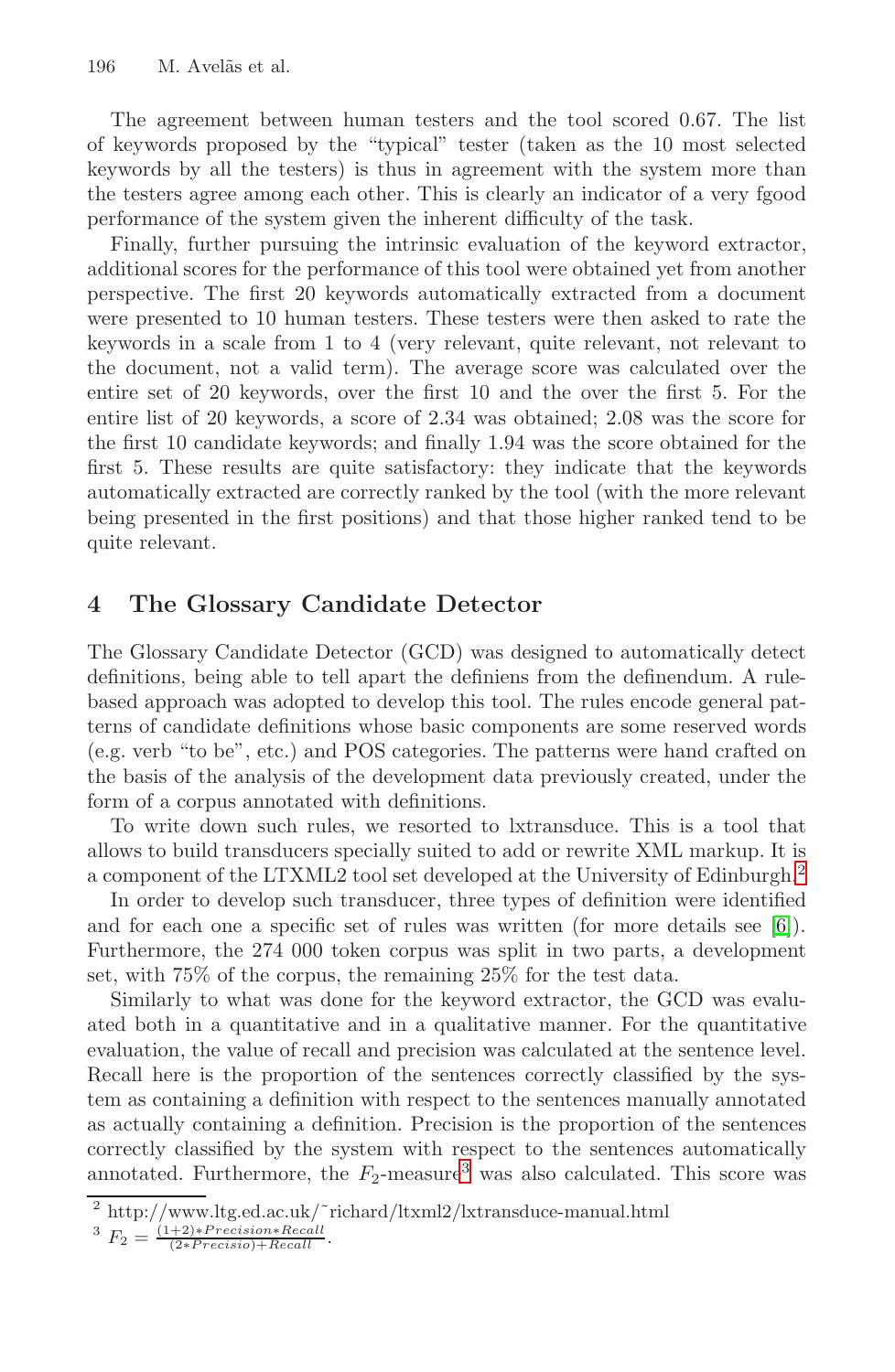preferred to the simple *F*-measure in virtue of the type of task at stake. We are more interested in higher recall than in higher precision, given the application of the tool which is better to give more (possibly incorrect) definition candidates (with a higher recall, at the expense of a lower score in Precision) than to miss good definitions (in the opposite situation). We obtained a score of 0.14 for Precision, 0.86 for Recall and 0.33 for the  $F_2$ -measure.

On a par with this quantitative evaluation, a qualitative evaluation was carried out involving a group of users. We selected six MA students and presented them a LO with a list of definitions automatically generated using the tool the LO was a 12 page introductory document on the use of Internet and the GCD had extracted 34 different definitions. Testers were instructed to read the document carefully and then score each definition using a rating scale from 1 to 4 (very good definition, good definition but not complete, acceptable definition, not a definition at all). The average score was 2.21, thus indicating that the candidate passages automatically extracted are on average considered good definitions according to human appreciation.

#### **5 Semantic Search Tool**

The Semantic and Multilingual Search Tool aims at allowing semantic search within a collection of documents; in more concrete terms in view of the application at stake, within a set of LOs. This means that it is possible to search for a term and retrieve, for example, all documents containing not only that term but also its synonyms and related concepts (such as super and sub-concepts). Since the tool is based on aligned ontologies developed for different languages,<sup>4</sup> it is possible to search for a term from a language A and retrieve documents in languages other than A, allowing for a multilingual retrieval.

The Semantic Search tool builds on the Lucene retrieval engine [7] embedded in the LMS and is based on three resources: a domain ontology, a lexicon, and an annotation grammar.

The ontology resulted from the merge between the DOLCE top-ontology, intermediate concepts from OntoWordnet, and a domain-specific ontology developed from scratch. This latter part was built in a bottom-up manner using as starting point the collection of keywords automatically generated for the corpora of every language in the project. This collection was translated into English in order to end up with a common collection. This final collection offered a first list of concepts to be covered by the domain ontology. Additionally, when entering these concepts in the ontology, concepts important to establish intermediate levels with the upper ontologies were added.<sup>5</sup> The domain covered by the final ontology is the realm of Computer Science for Non-Computer Scientists and includes concepts related to operating systems, applications, document preparation, computer networks, markup languages, world wide web, etc. The ontology

<sup>4</sup> The languages concerned are: Bulgarian, Czech, Dutch, English, German, Polish, Portuguese, Romenian and Maltese.

 $5$  For a fully detailed account of the core ontology building process see [8].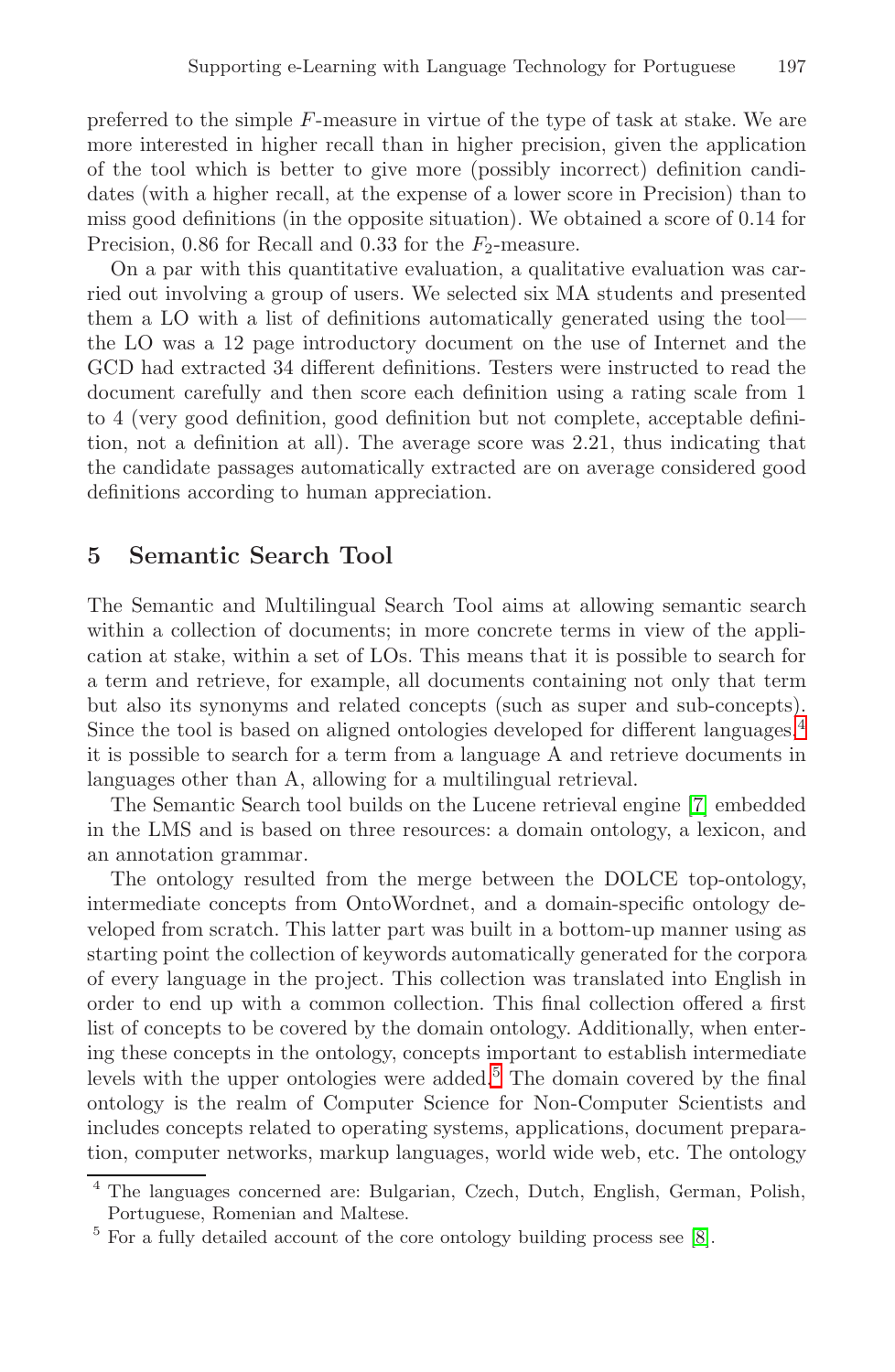198 M. Avelãs et al.

includes about 950 domain concepts, including 50 concepts from DOLCE and about 250 intermediate concepts from OntoWordNet.

The lexicon, in turn, was built by collecting every possible lexicalization for each one of the concepts in the ontology. By the end of the lexicon development process, we ended up with a list with 917 entries and 1019 lexicalizations, where each concept is associated with its possible lexicalizations.

Finally, an annotation grammar was developed which has the lexicon as its central component. A first common template of this grammar was put forward by Simov and Osenova [9] and subsequently worked out to develop different grammars for every language, and in particular for Portuguese by us. When applied to an input LO, this grammar detects possible (single or multi-word) lexical units and suggests all concepts of the ontology possibly expressed by that lexical unit. In the process of annotating the corpus with concepts, the output of this grammar is validated by human annotators who can select the right concept, or reject all and/or suggest a new one.

The lexicon constitutes the main relay resource between the query entered to start a search for documents, the ontology and, consequently the semantic-based search. The words entered are looked up in the lexicon, and the concepts that are associated to them are the items actually used in the search process, which will retrieve those documents containing some occurrences of those concepts in the markup semantic layer underlying the raw text.

Given the nature of the semantic search functionality, it was submitted only to an extrinsic evaluation, as described in the next Section.

## **6 Integration in the LMS and Extrinsic Evaluation**

Besides the intrinsic evaluation of the tools developed when applicable, an extrinsic evaluation was also carried out after the integration of the new functionalities supported by them in the LMS. The LMS used was ILIAS, an open-source, fully edged web-based LMS that allows users to create, edit and publish learning material in an integrated system with normal web browsers.<sup>6</sup>

Fig. 1 displays the Graphical User Interface (GUI) by means of which it is possible to invoke the keyword extractor over a certain LO, and automatically obtain a list of candidate keywords for that document. The pane shows the candidate keywords list proposed after pressing the "Generate KeyWords" button. The user can accept the proposed keywords by checking the boxes and can also add new ones in the text field below them.

Fig. 2, in turn, presents a sample of the outcome of calling the GCD over a given LO.

Finally, Figure 3 shows the results of a semantic search triggered by the query made of the word "editor". It is worth noting that when a semantic search is performed, besides the relevant documents, the fragment of the ontology surrounding the concept used in the search is also displayed in the panel right

 $\sqrt{6}$  http://www.ilias.de/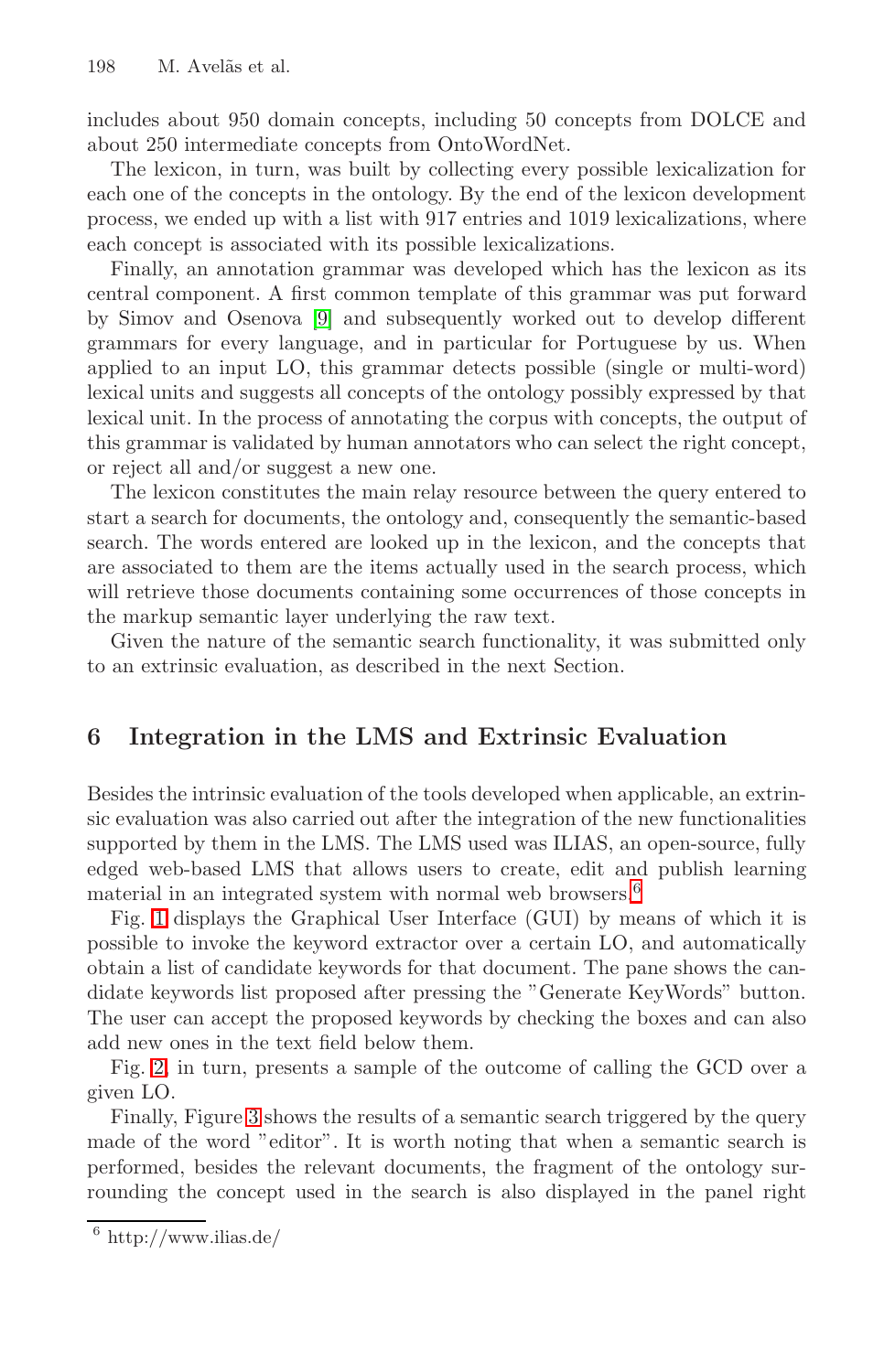

Supporting e-Learning with Language Technology for Portuguese 199





**Fig. 2.** User Interface ILIAS - Glossary Candidate Detector

inferior corner. The nodes of this fragment are clickable and allow the launching of a new search of LOs with occurrences of the concept clicked on.

The extrinsic evaluation was designed seeking to get some insight on the satisfaction of the potential end-users with respect to the new functionalities. This evaluation was based on the user scenario methodology [10]. Scenario here is meant to be "a story focused on a user, which provides information on the nature of the user, the goals he wishes to achieve and the context in which the activities will take place".

There were scenarios developed for two roles, i.e. for two kinds of users, students and tutors. For each role, two scenarios were created, one aimed at assessing the Keyword Extractor and GCD, and another aiming at assessing the semantic search. A group of at least 6 students participated in the student scenarios and the tutor scenarios were performed by 3 university teachers.

Regarding the extraction of keywords and the use of GCD by tutors, the participants were requested to generate a list of keywords and a glossary using the tools in order to make a certain LO available for a particular course. All testers (100% of score) agreed that both tools are useful, in particular for people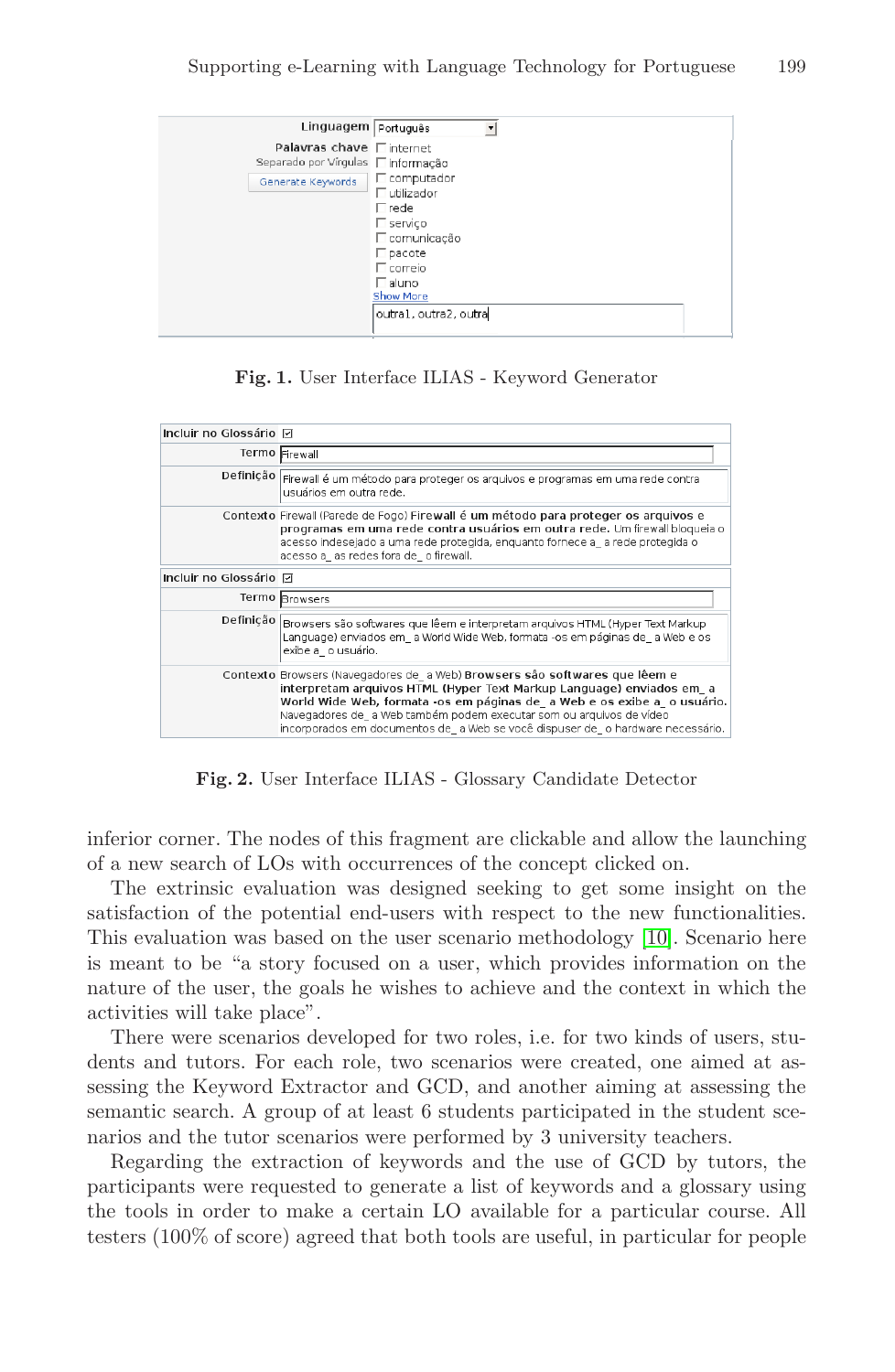

**Fig. 3.** User Interface ILIAS - Search

responsible for adding metadata to content. Although 30% of the testers think that the tools could be improved, they would use them if available.

As for the students, they received the task of summarizing a scientific paper. The participants were split into two subgroups. A target group with access to the new functionality of automatic generation of keywords and definitions, and a control group with no access to these extensions of the LMS. With respect to satisfaction, 67% of the testers were very satisfied with the list of keyword and 80% would use this tool for selecting a document in a collection. Nevertheless, 50% think that some important terms are missing. Regarding the glossary, all testers agreed that definitions were of a good quality, even if some definitions were missing. All testers agreed on the usefulness of this tool for this particular task and they would use the tool for extracting definitions from other papers. Besides checking satisfaction of users, the abstracts developed by the two groups were also evaluated using as metric the number of relevant concepts covered by abstracts. It turned out that the abstracts produced by the target group had a best coverage than the abstracts of the control group. On average, abstracts produced by the target group mentioned 5.5 relevant concepts while abstracts produced by the control group mentioned 4.2.

Regarding the semantic search functionality, tutors were given the task of refining a list of prerequisites for a given course, and to identify those LOs in the LMS repository which would help a student to learn about those prerequisites. Although for all testers it was easy to locate the relevant topics and identify relevant documents, 50% of them were not able to find some topics that they thought should be present. All testers agreed on the advantages of using such a tool in a virtual learning environment.

Students, in turn, were provided with a quiz with multiple choice questions, and were asked to try to find the documents containing the relevant answers. 83% of the testers found that their search terms returned mostly relevant content